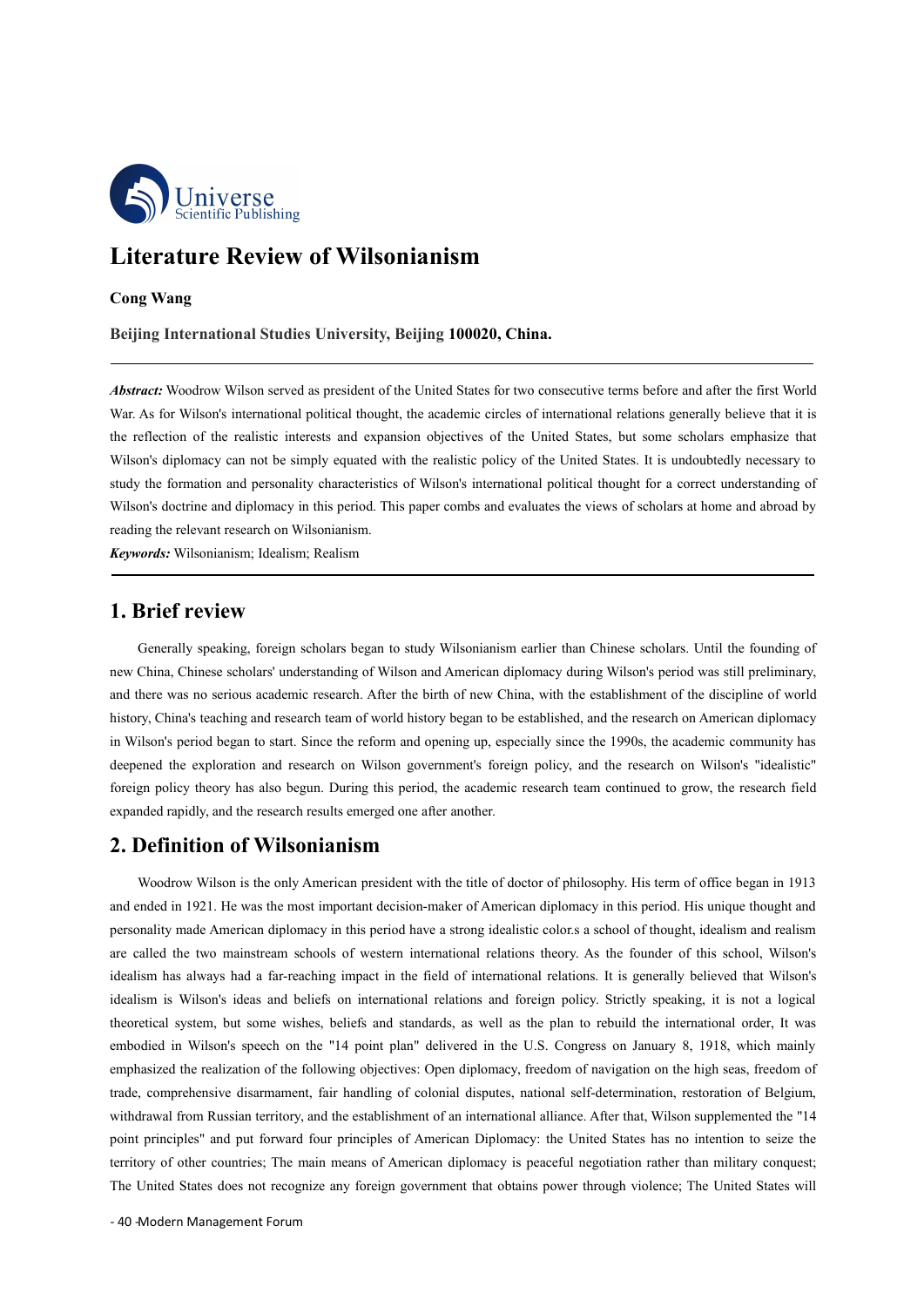Abide by its promises and morality in international relations, and improve its vision of lasting peace.<br> **3. Different views on Wilsonianism** 

abide by its promises and morality in international relations, and improve its vision of lasting peace.<br> **3. Different views on Wilsonianism**<br>
However, historians generally believe that Wilson's foreign policy is the same However, historians generally believe that Wilson's and improve its vision of lasting peace.<br> **Different views on Wilsonianism**<br>
However, historians generally believe that Wilson's foreign policy is the same as that of oth diplomatic thought is the reflection of the reflections, and improve its vision of lasting peace.<br> **3. Different views on Wilsonianism**<br>
However, historians generally believe that Wilson's foreign policy is the same as tha **3.Different views on Wilsonianism**<br>**3. Different views on Wilsonianism**<br>However, historians generally believe that Wilson's foreign policy is the same as that of other European powers. His<br>diplomatic thought is the refl **3.Different views on Wilsonianism**<br>**3. Different views on Wilsonianism**<br>However, historians generally believe that Wilson's foreign policy is the same as that of other European powers. His<br>diplomatic thought is the refle abide by its promises and morality in international relations, and improve its vision of lasting peace.<br> **3. Different views on Wilsonianism**<br>
However, historians generally believe that Wilson's foreign policy is the same abide by its promises and morality in international relations, and improve its vision of lasting peace.<br> **3. Different views on Wilsonianism**<br>
However, historians generally believe that Wilson's foreign policy is the same **3.Different views on Wilsonianism**<br> **3. Different views on Wilsonianism**<br>
However, historians generally believe that Wilson's foreign policy is the same as that of other European powers. His<br>
diplomatic thought is the r **3. Different views on Wilsonianism**<br>
However, historians generally believe that Wilson's foreign policy is the same as that of other European powers. His<br>
diplomatic thought is the reflection of the realistic national in However, historians generally believe that Wilson's foreign policy is the same as that of other European powers. His<br>diplomatic thought is the reflection of the relatistic rational interests and expansion objectives of the Thowever,instorians generatry oeneve unat whiston's totengt pointy is the same as that of outer European powers. This diplomation to the realization of the realization of the realization of the realization has value and e of all countries", Roman Roland pointedly pointed out: "once the war is carried out, the process of squeezing policy is the same as that of other European powers. Wilson is a particle discussion interests of the United Sta olety policy is the same as that of outer European powers. Wang Alaote whote in one of ins papers. The so-canced idear<br>consideration has value and effectiveness only when it is in line with the national interests of the Un considerationhas value and enectiveness omy when it is in line with the hadolar imetests of the Omicia states. Once this consideration exceeds the limits of national interests, Wilson will errainly not besite to choose th consideration exceeds the imms of hatomat interests, whison will estrainly not hesitate to choose the tattet, governe the core, were about any of the vert about any of the collider of Son is "now means in detailst full of Ineven abandon it as iny own. <sup>15</sup> wang Araode also sad in ins works. Whison is by no means an ideal in the interests of the United States.<sup>2761</sup> Guan Xunxia and Wang Xiaote are "The ideal he preceds is only a means to re Thetieral re preaches is omy a means to reanze the interests of the United States. <sup>23</sup> Otan Aunxia and wang Xiaote have freligent counts similar verse, In his raticle, Guan Xunxia criticis, that is released from its simi simiar views. In ins artice, ouan Xunxia criticizes that the torder of ", According to Wilson's "14 point principles", it is revealed<br>that each principle is just a beautiful cast woven for the realization of America's own iengton, so that American imperialism can dominate the world", Accountg to whison's 14 point pinterpres", it is revealed<br>that each principle is just a beautiful coat woven for the realization of America's own interests. <sup>[</sup> that each pintopie is just a beautiful coat woven for the realization of America's ow<br>of all countries", Roman Roland pointedly pointed out: "once the war is carried out,<br>when the blood flows out and the money flows in, no From the blood flows out and the money floomer of the best interests of mankind of communication,... for the edspirals the blood flows out and the money flows in , no one is busy to stop this kind of communication,... for when the blood hows out and the money hows in, no one is busy to stop this kind of communication,... for the deparable with has the montrice of making money, he can make use of the beltigered with political is the "entertr induceof making money, ne can make use of une oss and worst instincts of manking. <sup>157</sup>flils is the neutranty of the correct of Wison's "neutrality", the American monopoly bourgeoisie, which has the "worst Wislom governm

posite of featurem.<br>
reign policy completely<br>
of idealism has been hit<br>
e offensive of Carl and<br>
exists', and it is still in<br>
d other issues." [<sup>15]</sup>Zhou<br>
ition to explaining their<br>
Volume 6 Issue 2 - 41 whish reflects the basic principles of liberal political theory. It holds that Wilson's the whistener of american information and political theorem are peaceful" and esta sa an ordering and usure of arms on the interests o Instinct of inercentary, wants to boast tiatt only Americans are peacerun and acts as an ottening and ustue of aniss on the significant contrinse,<sup>[5]</sup> Carl also pointed out in the 20-year crisis (1919-1939): introduction State of the beneficial reductions.<sup>257</sup> Carl also pointed out in the 20-year cliss (1919-1959). Intotuation to the statty of international relations that the idealist is argument logic is that the best interests of the wo mentauonalrelations unat the toeraists signment togic is unat the best interests of the world are the ost interests of this own<br>country, and then interpreted this view in turn, that "he best interests of the world".<sup>[6]</sup><br> county, and uen interpreted uns view in turn, that the ossimentests of ins own country are the best interests of the Wirth Thin karo compared out that Wilson's are attent thin also pointed out that Wilson's are interested Atthut link also pointed out that whison was a relats.<sup>19</sup><br>Nevertheless, some selolidar have questioned these views. They believe that Wilson's diplomacy can not be simply<br>equated with power politics in American realism. F revertincess,some scholars have quesionied these views. They believe that whison's uppoinacy can not be simply<br>equated with power politics in American realism. For example, Dai Bing, a Chinese scholar, believes that Wilso equated with power pointes in American realism. For example, Dat bing, a Chimese scholar, betwees that whisons<br>international political though highly values the public will and emphasizes the role of democratic system in es mentational pointed thought mginy values ue public will allo the stroken to be of denoted at eyselem in ensuring peace,<br>which reflects the basic principles of liberal political theory. It holds that Wilson doctrine meets t which renetes the basic pimelples of noetal political metory. It houss that wirston doctrine meets the modernity requirements of historical development and is intermationalism under the new historical devidences. It contin or misionical development and is internationalism under the new instolled conduois. It continues the direction of American<br>diphonays avarious historical evideoms ince the late 19th World<sup>181</sup> In his article, Fang Qinag, a uplomacy saying goodoye to isolation since the late 19th world.<sup>55</sup> in its attice, rang Qaing, a clinices sciolat, by analyzing<br>various historical evidences of Wilson's China policy, came to the conclusion that Wilson undo various instorted evuertees of wirson's China poincy, came to the conclusion that wirson undoubtedly had a usunctive<br>didelatio color compared with the European powers at that time in the way of pursuing his own national in ndeaistic color compared with the European powers at that this the his academic background and lack of political<br>believes that the difference is related to Wilson's own Christian belief, his academic background and lack of beneves that the difference is felated to wisoms own Christian benef, ins academic background and tack of political<br>experience.<sup>[9]</sup> Cai changzhou believes that "American foreign relations have always been changing and dev Experience.<sup>153</sup> Car changzino beneves that American foreign relations have always been changing and developing in the constradention and unitry of idealism and national realistic interests. It is the foundation of the Uni connatue of and unity of nealism. and national realistic imterests. It is une foundation of the connect states. Trotegal school of freedom, justice and peace  $[10]$  He is the leader of the world's moral force and is rever sau that whsom unteut the people of an countries to participate in a great stuggle to people an over the world to empo<br>the European war was going on, Wilson tried his best to keep the United States from getting involved in meedon, justice and peace.<sup>5</sup> The is the leader of the worlds shoot thee has is fevered by the European peope.<sup>5</sup> T when the European avary was going on, Wilson was "the spin to help the United States from getting involved the European war was going on, wison thet ins oest to keep the United States Hom getting involved in the war. But after, he<br>had to fight for humanity and justice. He was worthy of being a world leader. <sup>[13]</sup>Wishon was<sup>ter</sup> The Water of carl and the word with the word of the Water in the United out that domestic and international relations<br>theorists generally learn from the framework of the Western realist school, regard "idealism" as the opp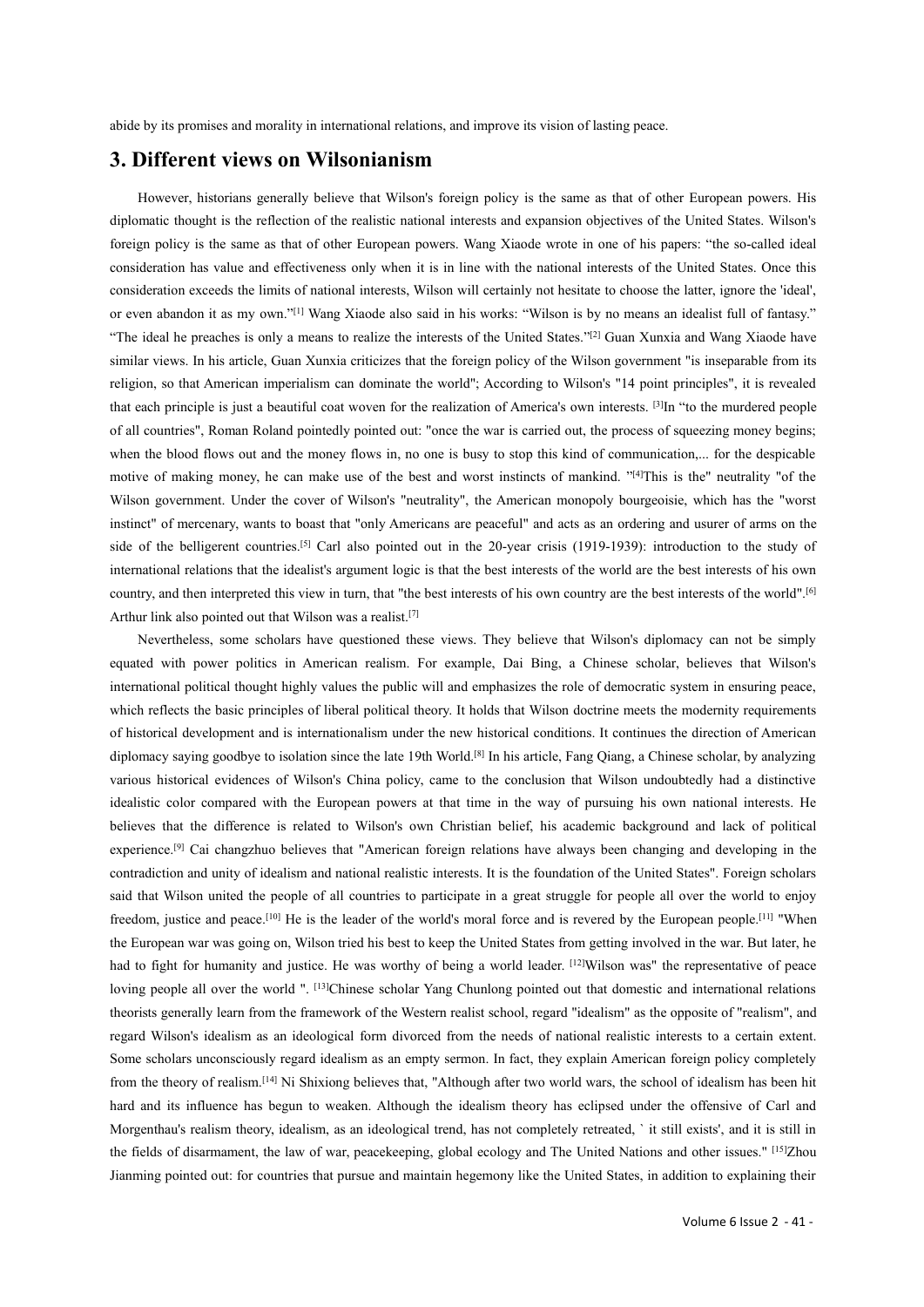behavior from the perspective of power, other factors such as values and ideology will also affect their foreign policy.<br>Wilson's idealism has a very important impact on American foreign policy. Without this, it is not eas behavior from the perspective of power, other factors such as values and ideology will also affect their foreign policy.<br>Wilson's idealism has a very important impact on American foreign policy. Without this, it is not eas behavior from the perspective of power, other factors such as values and ideology will also affect their foreign policy.<br>Wilson's idealism has a very important impact on American foreign policy. Without this, it is not eas behavior from the perspective of power, other factors such as values and ideology will also aff<br>Wilson's idealism has a very important impact on American foreign policy. Without this, it is not American foreign policy.<sup>[1</sup> vior from the perspective of power, other factors such as values and ideology will also affect their foreign policy.<br>
On's idealism has a very important impact on American foreign policy. Without this, it is not easy to fu

behavior from the perspective of power, other factors such as values and ideology will also affect their foreign policy.<br>Wilson's idealism has a very important impact on American foreign policy. Without this, it is not eas behavior from the perspective of power, other factors such as values and ideology will also affect their foreign policy.<br>Wilson's idealism has a very important impact on American foreign policy. Without this, it is not eas behavior from the perspective of power, other factors such as values and ideology will also affect their foreign policy.<br>Wilson's idealism has a very important impact on American foreign policy. Without this, it is not eas behavior from the perspective of power, other factors such as values and ideology will also affect their foreign policy.<br>Wilson's idealism has a very important impact on American foreign policy. Without this, it is not eas benavior noni ulte perspective of power, ouer actors such as vatues and uccology win also ancet then lotely policy.<br>Without Sidedism has a very important impact on American foreign ploicy, Without this, it is not easy to f wisons ucaaisin has a very important impact on American lotelyi policy. Windott this, it is tot easy to fury understante increases American foreign policy of the United States is a more idealistic and has a sense of missi Examerican lotengia policy.<sup>2, 57</sup> 2100 Q) believes utat as a member of western countries, the foreign policy of the United states is more idealistic and has a sense of mission than most European countries. The theoretica for the formation of Wilson's international political thought, Han Li and Yang Biview and historical view and their influence; <sup>[18]</sup>Regarding the origin of Wilson International that Wilson's thought of the League of natio behavior from the perspective of power, other factors such a<br>Wilson's idealism has a very important impact on American fc<br>American foreign policy.<sup>[16]</sup> Zhou Qi believes that as a member imore idealistic and has a sense of Externalism and the research on Wilson's diplomatic enter meanwhole and foreign scholars, and the research on Wilson's diplomaty by the control of the control of the League of and the collective security clause of Pan Amer scholars basically which the collective security clause of Pan American Treaty was its basic principle. After the United States gave<br>up neutrality, the thought of the League of nations became the main goal of Wilson's dipl

spectrals almost agree that Wilson's characteristic and interest and the spectral concerned in the compensation and comprehensive analysis of the origin of Wilson's international political thought from the aspects of Wilso while domestic scholars pay less attention to the interest of the pursuit of the pursuit of the pursuit of the pursuit of the pursuit of American uniqueness and frontier theory, and his influence by domestic progressive t Examplement while domestic scholars pay less attention in the international policies of the international policies and frontier theory, and his influence by domestic progressive thought.<sup>[20]</sup><br> **4. Summary**<br>
Looking at the on Agricular, as scher in solition and vinderlean denocrate politics, as and<br>cisarion and his influence by domestic progressive thought.<sup>[29]</sup><br>**4. Summary**<br>Looking at the research on Wilson's diplomatic strategy by Chinese **4. Summary**<br>
Looking at the research on Wilson's diplomatic strategy by Chinese and foreign scholars, we can find that most western<br>
scholars basically believe that Wilson's foreign policy more or less embodies idealism<sup></sup> **4. Summary**<br>
Looking at the research on Wilson's diplomatic strategy by Chinese and foreign scholars, we can find that most western<br>
scholars basically believe that Wilson's foreign policy more or less embodies idealism<sup>1</sup> Looking at the research on Wilson's diplomatic strategy by Chinese and foreign scholars, we can find that most western<br>scholars basically believe that Wilson's foreign policy more or less embodies idealism<sup>[21]</sup> or liberal Explorate the size up the situation and make plans. He had to dilute his enthusiasm into an internal mat most western<br>seholars hasically believe that Wilson's foreign policy more or less embodies idealism<sup>1211</sup> or liberali Scholars basicaly believe that Wilson's loteign poincy more of less embodies tacalism<sup>127</sup> of indealism,<sup>22</sup><sup>2</sup><sup>2</sup> while domestic scholars almost agreed that secholars almost agree that Wilson's foreign policy during World scholars amost agree that whistors loteign poncy during world war I was actually learliste pointes. It can be concluded that<br>while domestic scholars ap or lost parough attention to the pursuit of American national interest western scholars do hot seem to pay enough attention to the pusture of American hational microsis in whison's opportacy, whis discuss pay as attention to the idealism in Wilson's dipolonary. Whis constant political chought while donesale scholars pay less attention to the idealism in wisolis dipolonacy, wisolis international political times in decay<br>in the dobessed with the liberal political concept popular in Europe since the 19th century a deeply impumed on ins growth pocess, mixing two ideological orientations or schorars and politicials. As a scholar, he is<br>obsessed with the liberal political concept popular in Europe since the 19th century and pursues the bosessed with reliocal pointed concept popular in Europe since the 19th century and pulsues the imgering chain of this concept violent and most concept with religious pieta and authoromess. When people approach his interna Example on the instant memplem species of his thought are ignored ins international pointeral nongint, uter is a strong atmosphere of idealism, so that other aspects of his though like ame prescribents, must size up the si at<br>almosphere of localism, so that other aspects of ins inolght are ignoted. As a pointcalar, wison, like many other American<br>presidents, must size up the situation and make plans. He had to dilute his enthusiasm for schol presuents, must size up the studion and make plans. Fie had to different in semistriasm for scholarly idealism with relatistic<br>thoughts. After experiencing the haveo of the first World War, he was sensitive to the problem